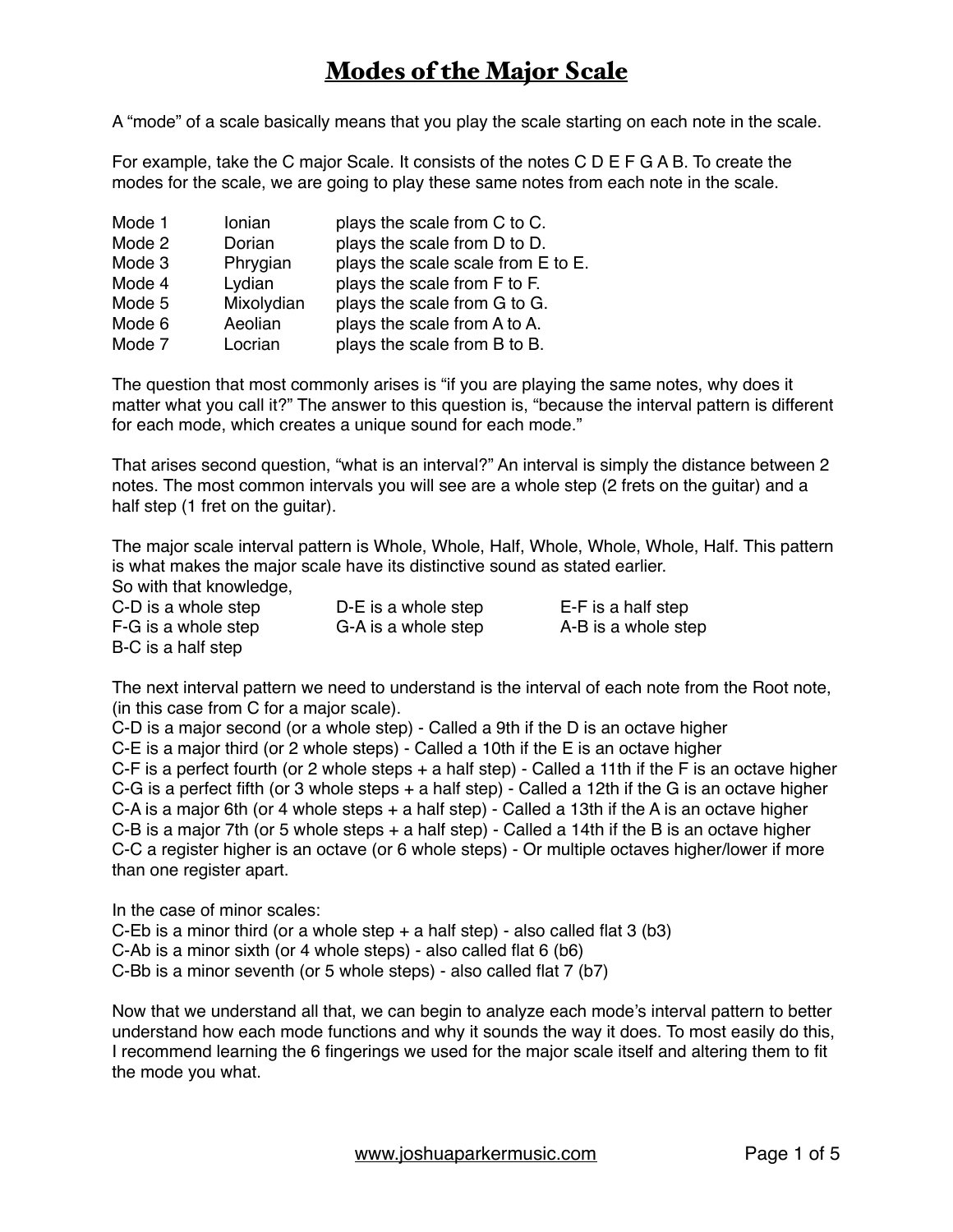Here is an example of the 2/5 fingerings for each mode in 2 octaves starting on a C root note. The blue circles represent the notes that are different in comparison with the normal major scale fingering. Thinking of each mode as an individual scale will make playing the mode more accessible since you will no longer need to think of what the parent major scale is in order to find the mode you need. You simply just apply the fingerings off of the root note you need to start on.

1. Ionian - Natural Major Scale - works over any normal major chord, and is the scale for normal major key centers.



Ionian  $(Ma)$ or

2. Dorian - a minor scale that is most commonly used in jazz - works over any normal minor chord as long as 6th scale degree isn't specified.



[www.joshuaparkermusic.com](http://www.joshuaparkermusic.com) Page 2 of 5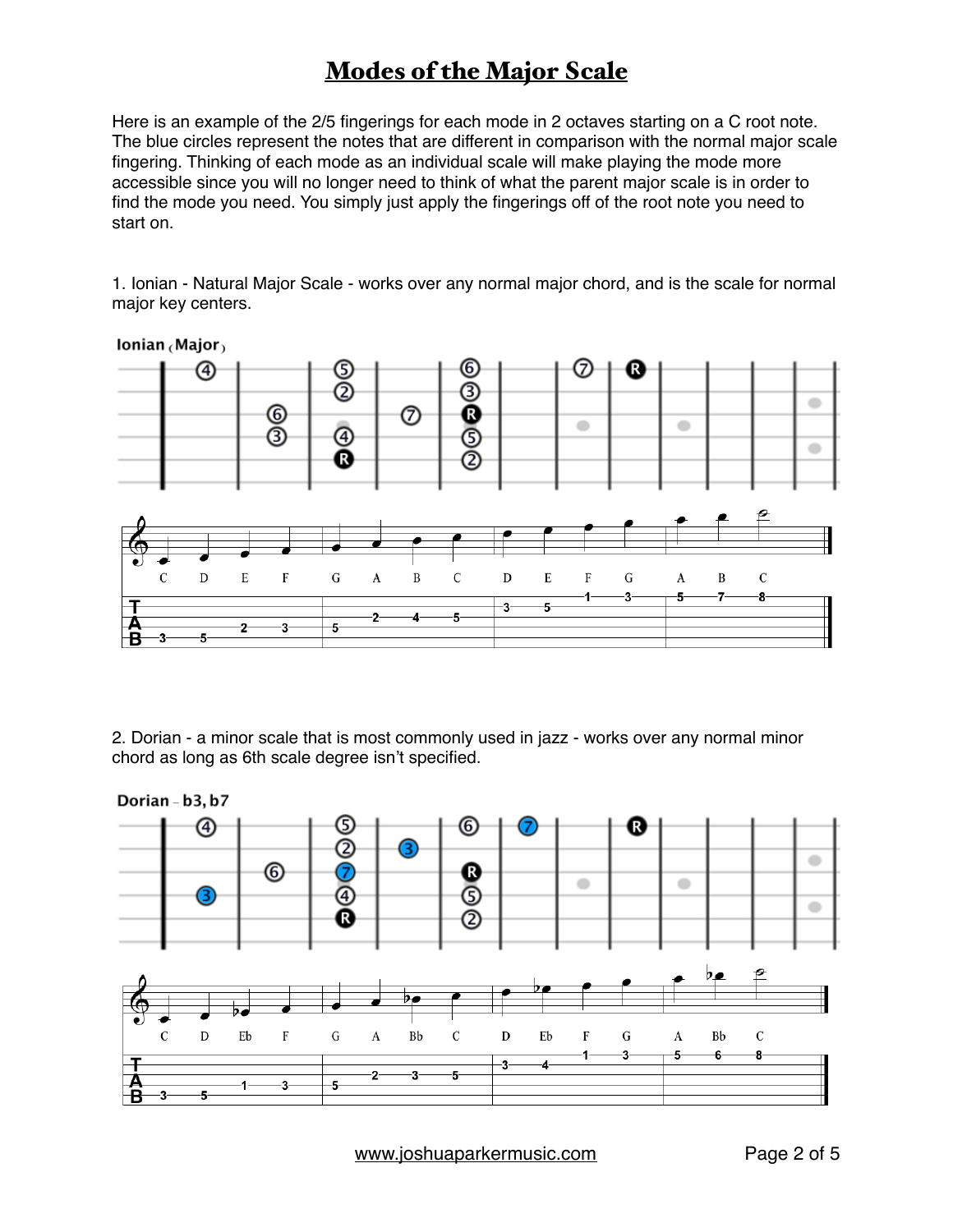3. Phrygian - Like the Natural Minor Scale, however also featuring a flat 2 or 9 - Not a commonly used sound, but is useful for certain situations or chord progressions that feature a minor chord followed by a major chord a half step higher.



4. Lydian - Like the Natural Major Scale, however features a sharp 4 or 11 - Works over any normal major chord with a #4 or #11 specified.



[www.joshuaparkermusic.com](http://www.joshuaparkermusic.com) Page 3 of 5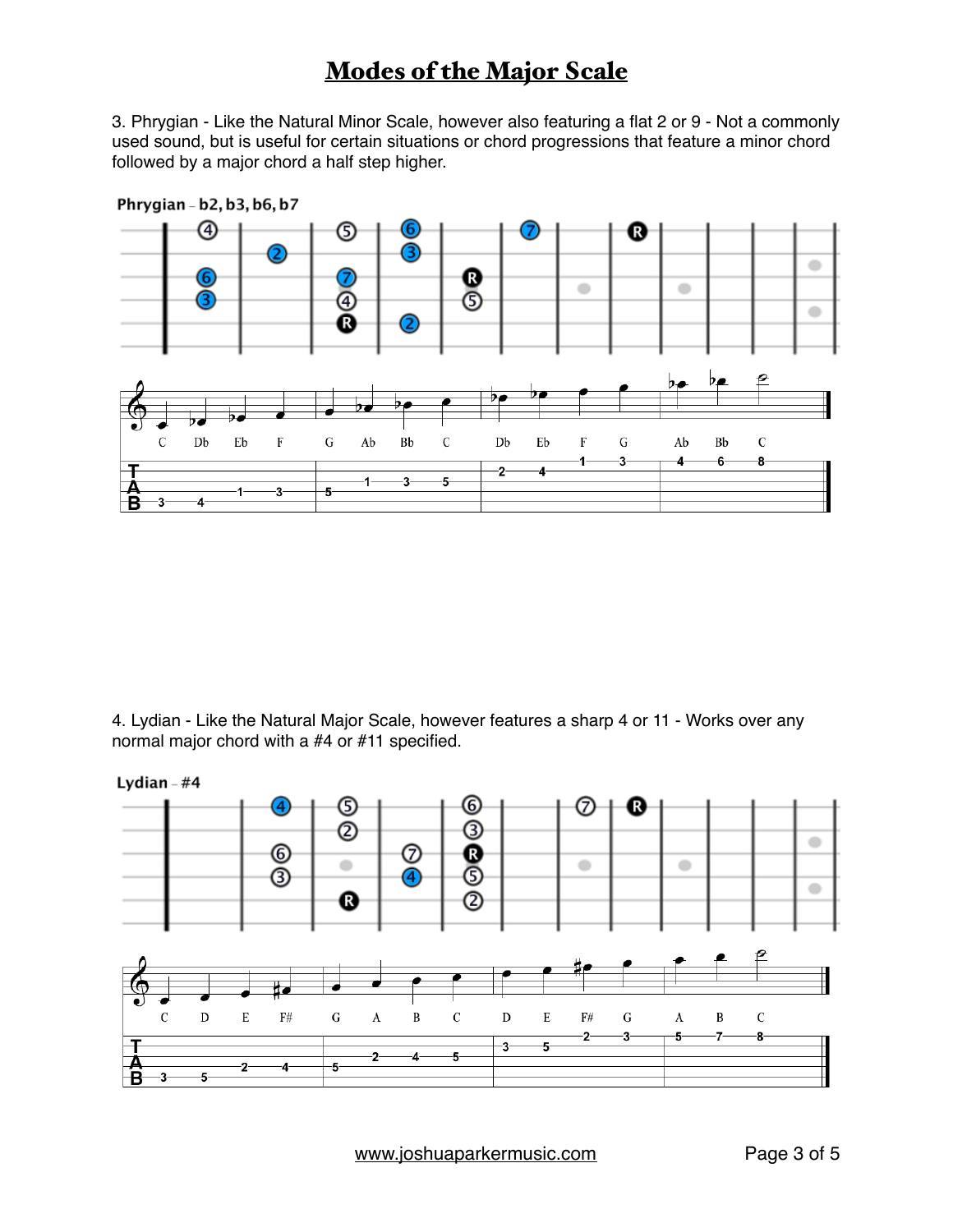5. Mixolydian - The go to Dominant 7th scale! This is heavily used in blues and jazz, but also in most Western Music you will hear over the 5 chord in a major key center.



6. Aeolian - Natural Minor Scale - more commonly used in rock/pop/classical - works over any minor chord with the 6th scale degree not specified, and is the scale for normal minor key centers.



[www.joshuaparkermusic.com](http://www.joshuaparkermusic.com) Page 4 of 5